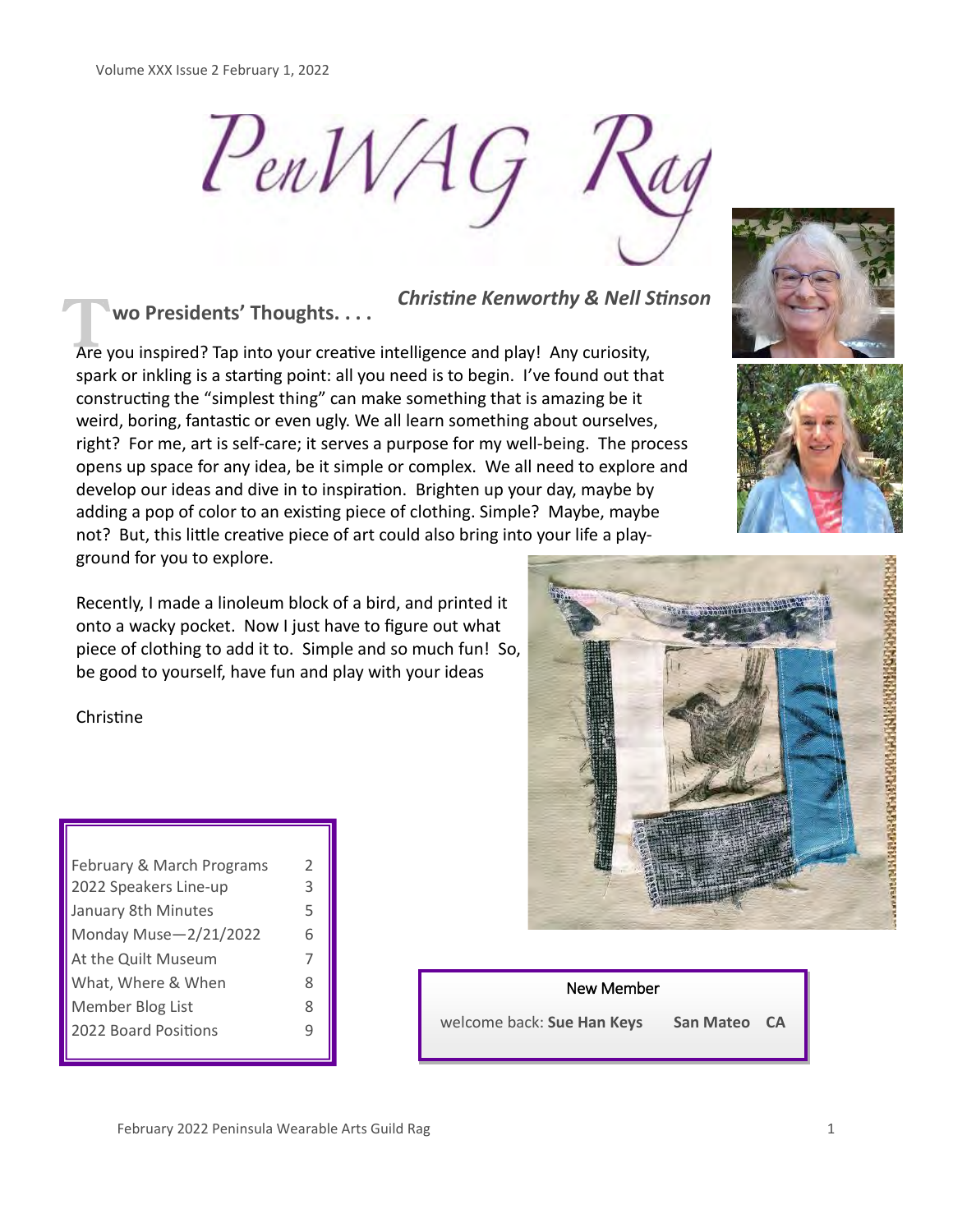

February 2022

**Paul Gallo** 

History of Fashion  $1970 +$ 

Zoom



**March 2022** 

**April Sproule** 

Transformation from **Technician to Artist** + Stenciling

Zoom

February 2022 Peninsula Wearable Arts Guild Rag 2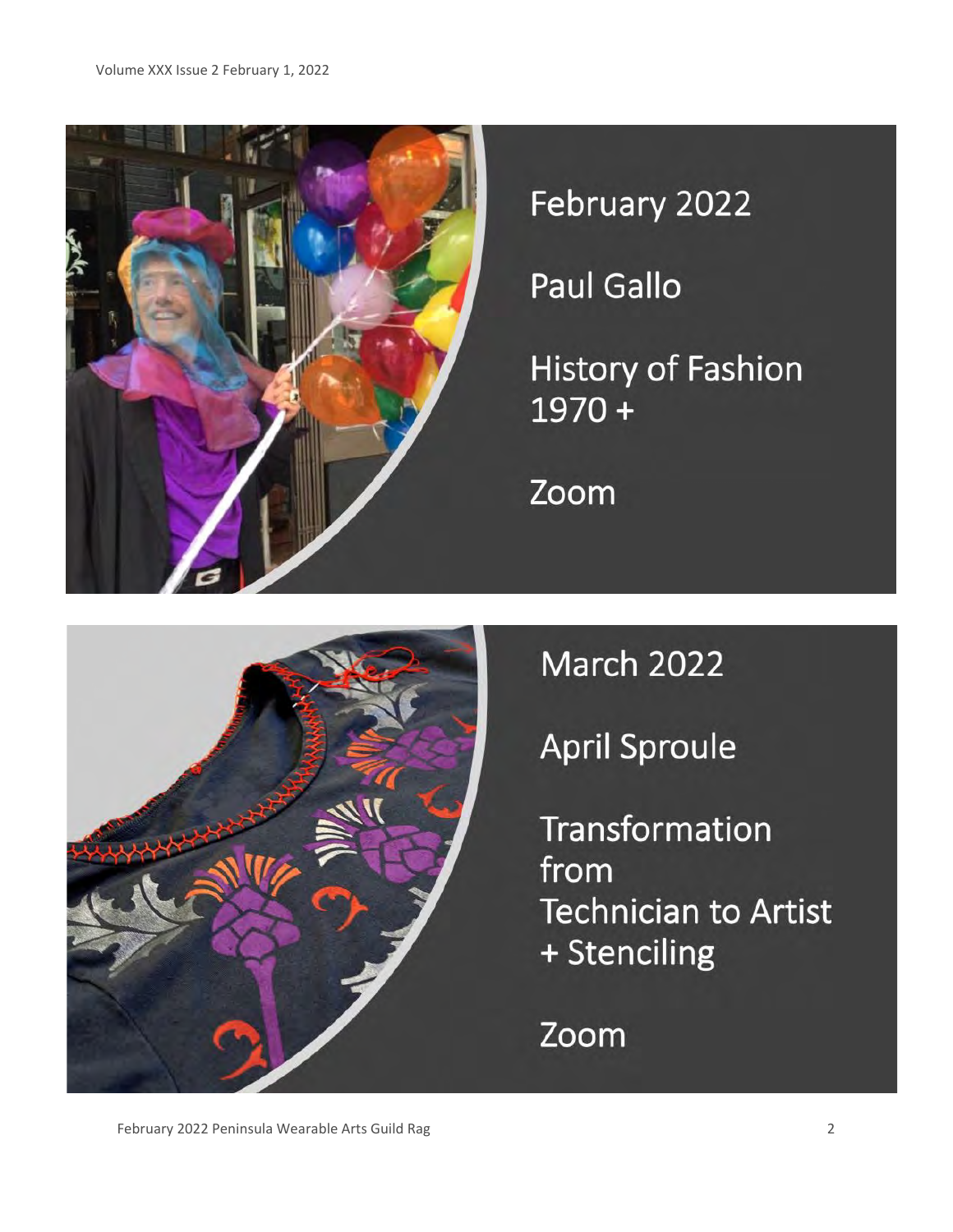**REMINDER**: Happy New Year PenWAG members! We have a great year of speakers for 2022. To check when your membership expires; login into [www.penwag.org;](http://www.penwag.org) select menu item: Members->Members Area. Several members, please beware that your membership could have ended, on 12-31-2021 and the grace period will stop soon. Thank you for renewing your membership. *Anne Vogel,* Membership



February 2022 Peninsula Wearable Arts Guild Rag 3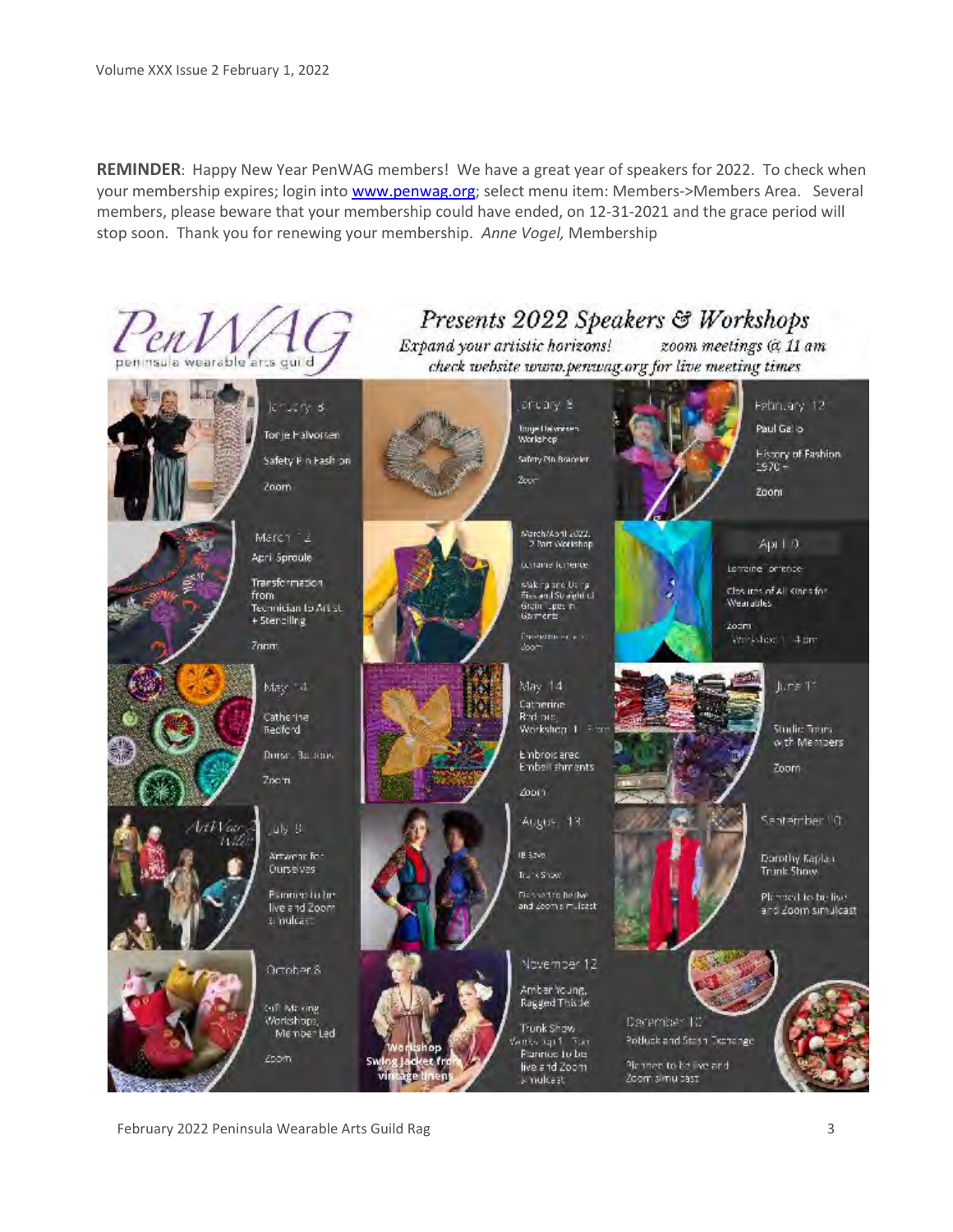# From *Michelle Paganini,* Program Chair:

I am planning a "BEST OF" meeting and want to hear from you! **Send your entries to**  Michelle@paganoonoo.com

What are your favorites? Patterns, online fabric shops, blogs, podcasts, inspiring artist websites, Pinterest searches/pages, Books, Blogs, Notions, Magazines, embellishment tools, etc.? Use the following format:

**Category:** (what is it?)

**Website or purchase info**: (how can we find it?)

Why is it a favorite? (be specific and give examples)

**Submitted by:** (your name)

**For example: Category:** Podcast

Website or purchase info: <https://lovetosewpodcast.com/>

#### **Why is it a favorite?**

You wouldn't think a sewing podcast would work, but it is entertaining and informative every time. Covers a wide range of sewing topics, also features interviews with artists and organizations. Given by Helen of Helen's Closet Patterns & Caroline of Blackbird Fabrics. Favorite episode – Get your SewJo Back #87

**Submitted by:** Michelle Paganini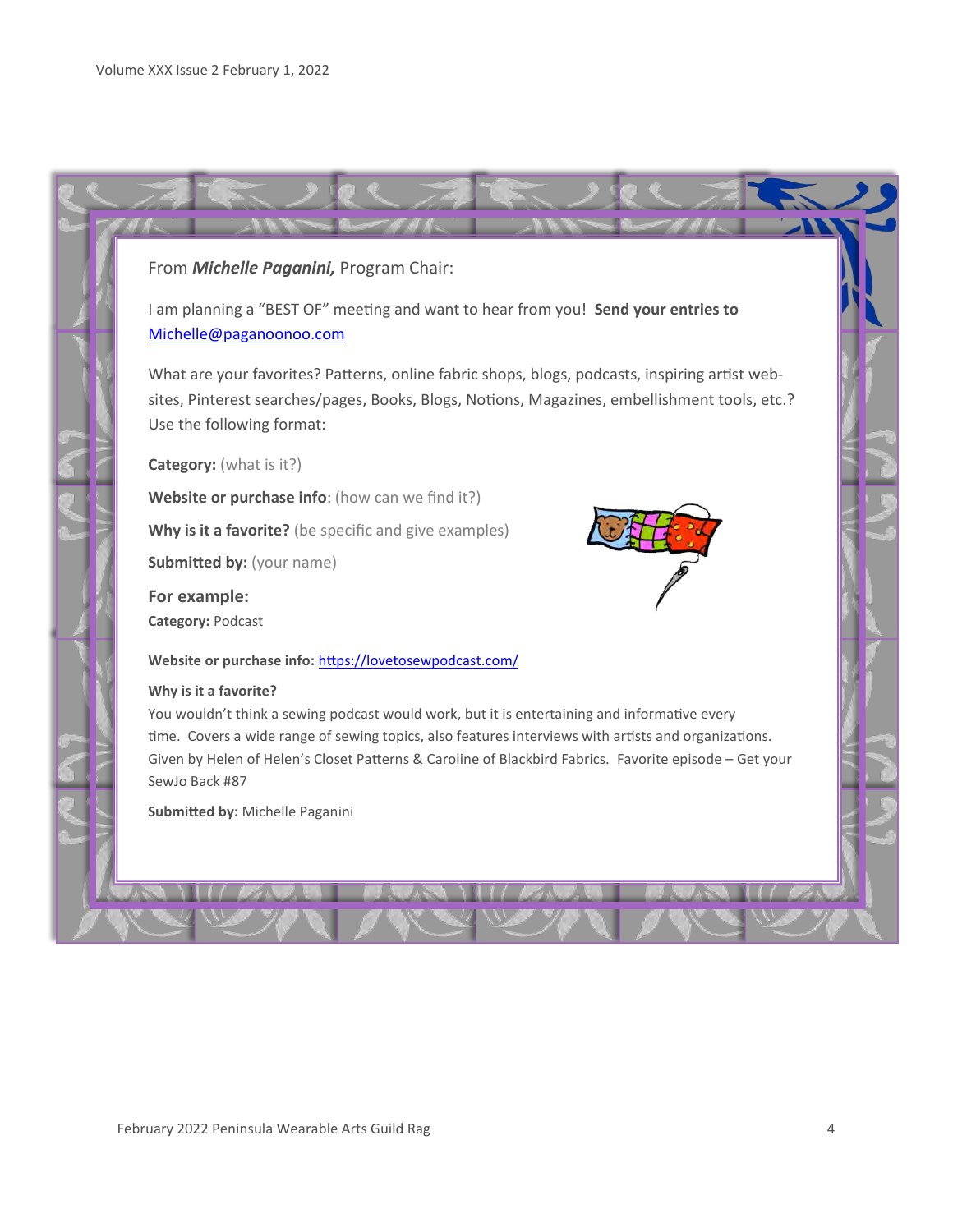# January 8, 2022 Members meeting minutes Debbie Bretschneider

Zoom meeting started at 11:02 a.m. by the Co-Presidents, *Nell Stinson* and *Christine Kenworthy*. There were approximately 56 attendees.

*Andrew Trembley* briefly explained the Zoom webinar format for attendees.

Christine Kenworthy and Nell Stinson introduced themselves and thanked the previous presidents for all their work. Also asked members to renew their memberships. Membership Chair *Anne Vogel* announced 3 new members. PenWAG currently has 100 members, but about 44 members have not renewed. Website guru *Kevin Roche* will send out another email with the link to renew.

# **Announcements**:

1. *Claire De Lucchi* reminded everyone that Monday Muse will be Jan. 17 at 7:00 pm.

2. *Marcia Manzo* announced that she has a new Etsy shop. *Marcia Manzo Designs*

Program Chair *Michelle Paganini* covered the upcoming 2022 programs for PenWAG, including that the already announced September and November speakers will be switching months. The website will be updated. Michelle then introduced the January 2022 program by Tonje Halverson. (Instagram: @tonje.linnea; www.Tonjelinnea.com).



Marcia Manzo Designs [https://www.etsy.com/shop/](https://www.etsy.com/shop/MarciaManzoDesign?ref=l2-about-shopname)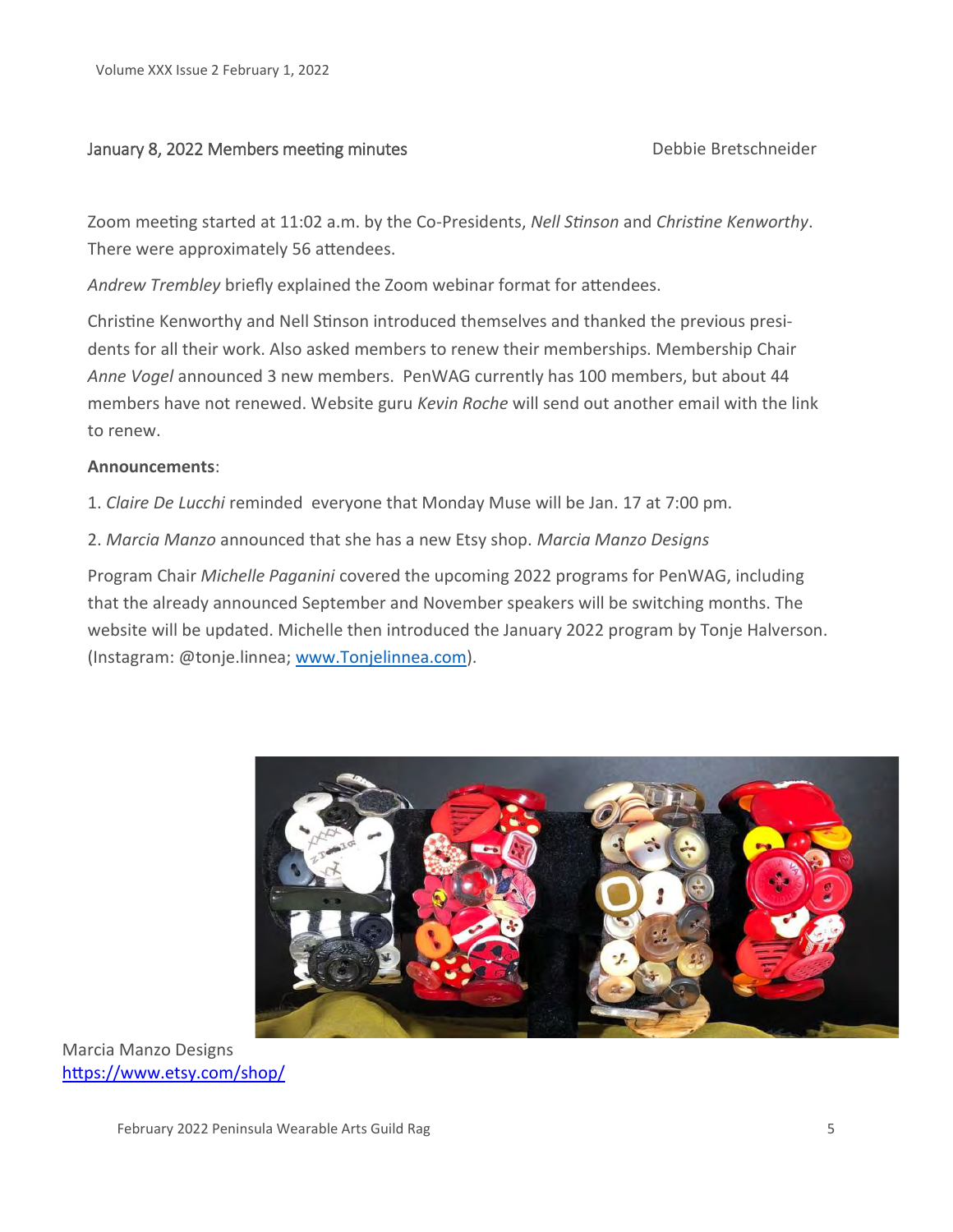



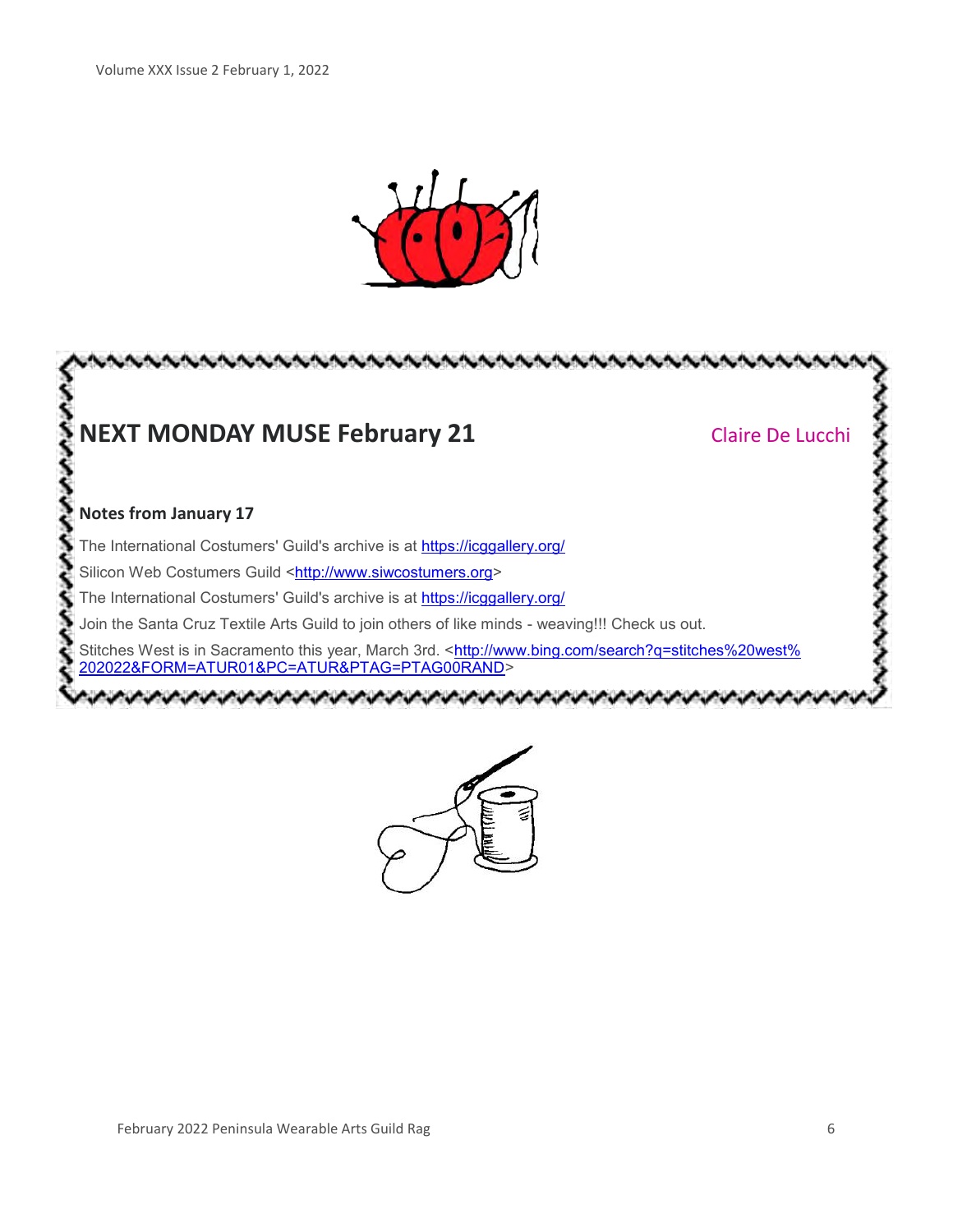# Happenings at the Museum

Visit the **San Jose Museum of Quilts & Textiles** located at 520 S. First Street. For information [www.sjquiltmuseum.org](http://www.sjquiltmuseum.org/) Our new hours are as follows: *Thursday: 11 a.m. - 3 p.m. ; Friday: 11 a.m. - 3 p.m.; 4 p.m. - 7 p.m.* Evening hours admission is 'Pay What You Can!'); *Saturday: 11 a.m. - 3 p.m.; Sunday: 11 a.m. - 3 p.m.* Timed reservations are recommended but not required; masks are required, regardless of vaccination status.

**BioQuilts: Artist in Residence, Corinne Okada Takara** August 20, 2021 – September 12, 2022



# **45th Anniversary Exhibition: New Directions**

# January 13 – March 27, 2022

This special anniversary exhibition highlights recent acquisitions at San Jose Museum of Quilts & Textiles in a series of thematic installations spanning three galleries. Both the specific artworks and broader themes explored in this survey reflect the diverse reasons our Museum seeks and acquires new works. *New Directions* prominently features recent artwork from SJMQT's Artist in Residence program. Established in 2016, this program supports local artists with on-site studio space and opportunities to exhibit work in the Museum's Maker Space Gallery. This program has deepened the Museum's commitment to supporting contemporary artists from or working in the Bay Area, including Alexander Hernandez, Liz Harvey, Amber Imrie, Caroli-

na Cuevas, Tricia Royal,

Mung Lar Lam, and more.

Works of art gifted by the Museum's many donors and patrons appear in each section of *New Directions*. Their generosity and dedication allow us to expand SJMQT's collections and cultivate curiosity, wonder, and excitement in our audiences.

# **Wash the Calendar: Victoria Martinez**

January 13, 2022 – April 3, 2022

Chicago-based artist Victoria Martinez is inspired by urban landscape, signage, and graffiti and translates these symbols onto fabric using paint, screenprinting and sculpture to create vibrant mixed media works and installation.

# **images:**

Marlin\_1993\_web.jpg: Chas Marlin, *Castelli Lovers*, 1993 ; martinez\_web.jpg: Victoria Martiez, *Flirting with looms*, 2019